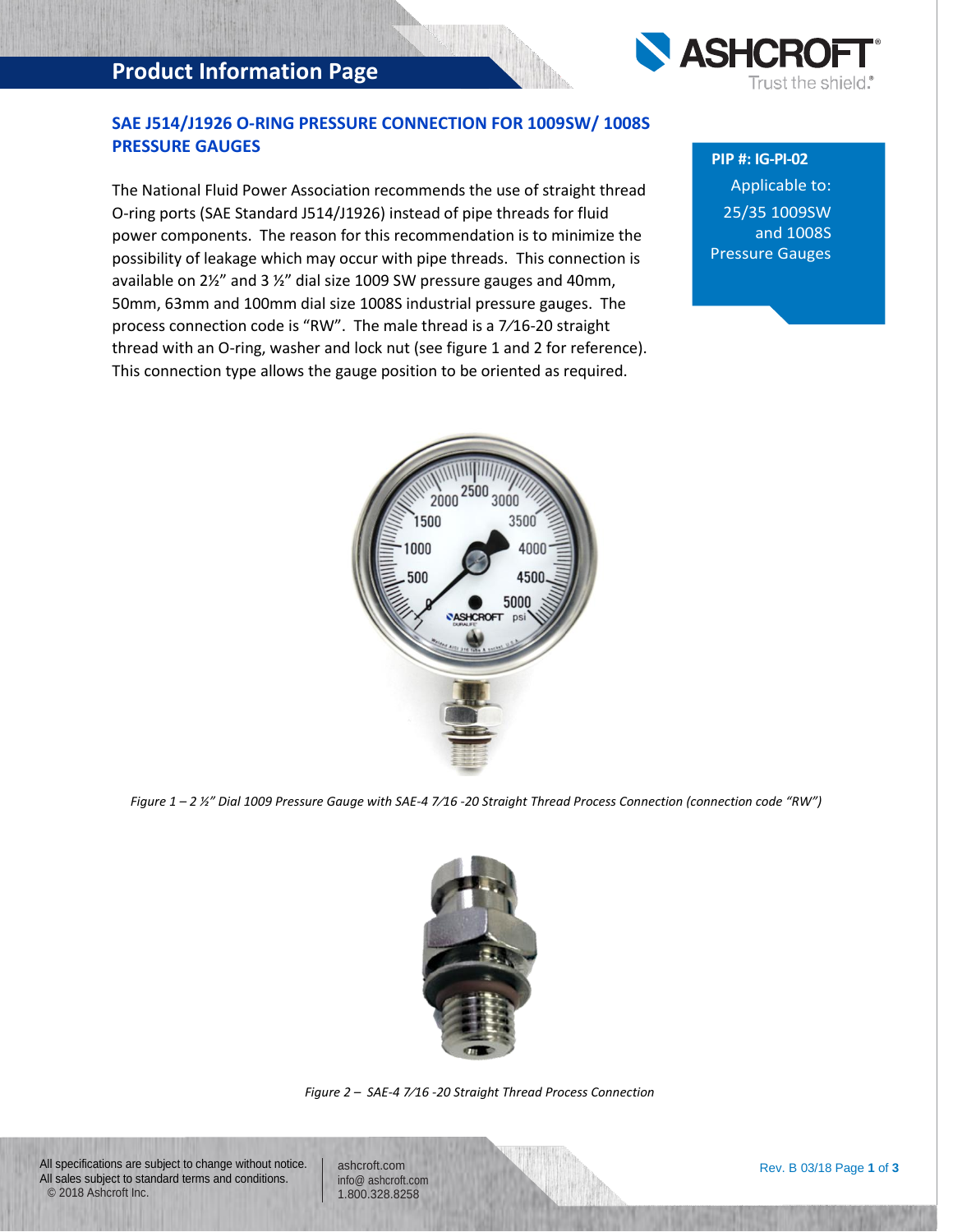

### **Industries That Use SAE 7⁄16 -20 Straight Thread Process Connection**

- Automotive
- Hydraulic Equipment
- Manufacturers of Construction Equipment
- Mining

### **Benefits of SAE-4 7⁄16 -20 Straight Thread Process Connection**

- Tight sealing, even with surface imperfections and better than metal-to-metal tapered threads (NPT).
- Withstands vibration, expansion and contraction that may cause pipe threads to loosen and leak.
- Takes less time and effort to install.
- Gauge can be oriented as required prior to tightening.
- Does not need continuous tightening, sealants or tape.
- Does not damage threads and therefore, the gauge can be removed and returned to use.

### **Typical Installation Practices**

Below are guidelines for the "RW" 7⁄16 -20 straight thread process connection installation.

- The Ashcroft "RW" pressure gauge connection, fitting is a SAE-4 7/16-20 straight thread with an O-ring, washer, and nut. The dimensions are in compliance with SAE J1926-2.
- The O-ring material is Viton 90A durometer per Ashcroft part number 185A106-50.
- Lubricate the threads and O-ring with 10 wt. hydraulic fluid prior to installing an Ashcroft gauge with the "RW" connection. Raise the nut prior to installing the gauge. This ensures the O-ring does not get crushed in the threads (see figure 3 and 4 for reference).
- Hand tighten the fitting of the gauge by holding the connection wrench flats and not the gauge housing until the fitting contacts the matting port surface.
- Tighten the nut on the gauge connection to 15 ft. lbs. of torque per SAE J514 (hydraulic tube fitting).